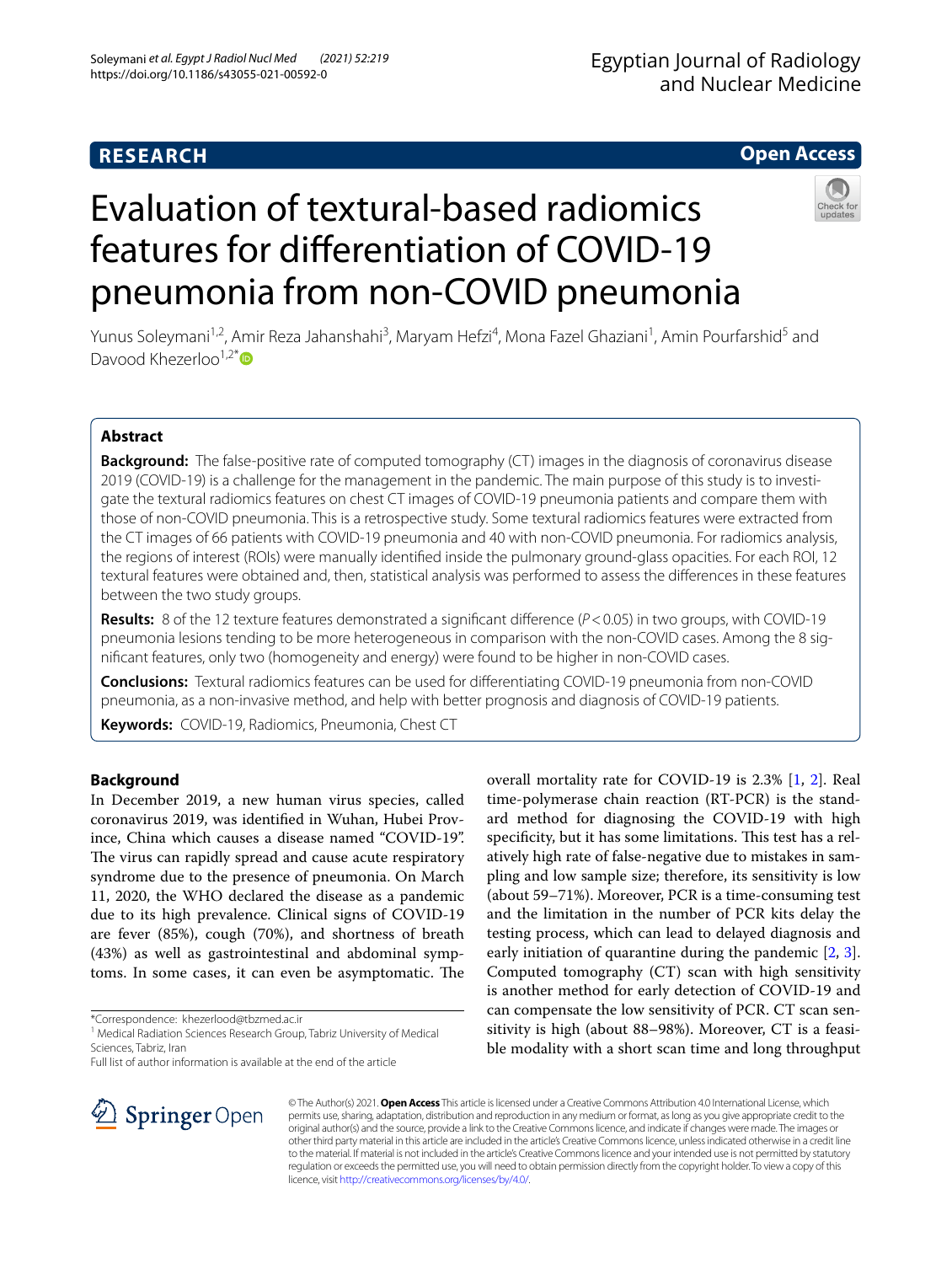time [[3–](#page-6-0)[6](#page-6-1)]. By combining CT with PCR, the COVID-19 can be diagnosed earlier.

After the prevalence of COVID-19, extensive studies of lung CT images have been conducted to diferentiate COVID-19-induced pneumonia from other causes of pneumonia, which are based on the visual evaluation of images  $[2-13]$  $[2-13]$  $[2-13]$ . The CT scan for diagnosing COVID-19 can show unusual pneumonia, often peripheral, with the bilateral distribution in the lungs. The patchy groundglass opacities (GGOs) and consolidations are the most common fndings of chest CT scan for the COVID-19. The GGO pattern is often multifocal, bilateral, peripherally extended, and consolidated due to interlobular and broncho vascular septal thickening [\[11](#page-6-3), [12\]](#page-6-4). In the early stages of the disease, GGO may appear as a single focal lesion, mostly in the lower lobe of the right lung [\[10,](#page-6-5) [14](#page-6-6)].

The most common morphological patterns of GGOs are patchy and rounded ones followed by triangular and linear ones. Some studies have been reported that an angular GGO with pleural thickening is a specifc radiological sign of the COVID-19. Crazy paving is also common due to thickened interlobular septa with intralobular reticulations  $[3-5]$  $[3-5]$ . The prevalence of GGO and consolidation on the chest CT scan in COVID-19 patients are 88% and 32%, respectively. Moreover, bilateral lung involvement and peripheral opacities are observed in 87% and 76% of the cases [[4\]](#page-6-8).

The findings of CT scan can be changed as the disease progresses. In the early stages of COVID-19 infection, small patchy GGO with thick vascular lumens is more common, although, 56% of patients have normal CT images in the frst two days after the onset of clinical symptoms (fever, dry cough, etc.). In cases of disease progression, multiple GGOs, and some severe cases, the patients may have difuse lesions in both lungs that appear as a "white lung". When the patient recovers, the pulmonary GGOs disappear in the CT image, and the squamous pattern of GGO and parenchymal fbrosis are not observed [[4](#page-6-8), [10,](#page-6-5) [14](#page-6-6)].

The major limitation of CT scan in diagnosing COVID-19 and diferentiating it from other types of pneumonia is its low specificity (about  $34\%$ ) [ $4, 6$ ]. So, it seems to be very important to fnd new methods in medical imaging such as texture analysis, mathematical techniques to extract signifcant features from an image at diferent gray levels, assessing the heterogeneity of lesions, and improving the early diagnosis [\[15](#page-6-9)].

Radiomics, as a completely non-invasive method for quantitative analysis of medical images, has recently received considerable attention. The radiomics method objectively characterizes multiple types of lesions using the advanced quantitative features called "radiomics features" of medical images. These features are divided into two general categories: semantic and agnostic features. Semantic features are used to describe morphologic characteristics of lesions such as shape, size, location, etc., while agnostic features (e.g. textural features) use innovative mathematical procedures in a high-throughput way that may fail to be perceived by the naked eye  $[16–19]$  $[16–19]$ .

This study aimed to explore the association of textural radiomics features with COVID-19 pneumonia and non-COVID pneumonia on lung CT scans; that may provide a noninvasive means to profound recognition of the radiomics pattern of COVID-19 pneumonia as well as help to diferentiate between COVID and non-COVID patients.

## **Methods**

## **Study participants**

This is a retrospective study conducted on 106 patients referred to our hospital from Jun-August 2020. After obtaining ethical approval from the institutional review board and patient informed consent for participation, participants were divided into two groups of patients with COVID-19 pneumonia (*n*=66) and non-COVID pneumonia  $(n=40)$ . The inclusion criteria for COVID-19 patients were: Diagnosis of COVID-19 using RT-PCR, non-contrast CT at the time of diagnosis, and COVID-19 viral pneumonia at chest CT. The exclusion criteria were: Contrast CT exam and exams without slice thickness of 5 mm. For non-COVID patients, the inclusion criteria were: Patient with infuenza virus pneumonia with signs and symptoms similar to the COVID-19 cases and who had non-contrast CT. Non-viral pneumonia, contrast CT exam, and exams without slice thickness of 5 mm were considered as exclusion criteria for non-COVID patients. Table [1](#page-1-0) shows demographical information of patients enrolled in this study.

#### **Imaging protocol**

Non-contrast CT was performed on all patients using a 16-slice single-source CT scanner (Somatom Sensation 16, Siemens, Forchheim, Germany). The tube voltage, tube current, and tube rotation time were 120 kVp, 150 mA, and 0.8 s, respectively. The slice thickness of

<span id="page-1-0"></span>

|  |  |  |  |  | Table 1 The characteristics of patients in this study |  |  |  |
|--|--|--|--|--|-------------------------------------------------------|--|--|--|
|--|--|--|--|--|-------------------------------------------------------|--|--|--|

| <b>Characteristics</b> | Covid-19 pneumonia | Non-covid<br>pneumonia |  |
|------------------------|--------------------|------------------------|--|
| Number of patients     | 66                 | 40                     |  |
| Age (mean $\pm$ SD)    | $50 + 3.75$        | $45 + 2$               |  |
| Gender                 |                    |                        |  |
| Male                   | 30                 | 18                     |  |
| Female                 | 33                 | 22                     |  |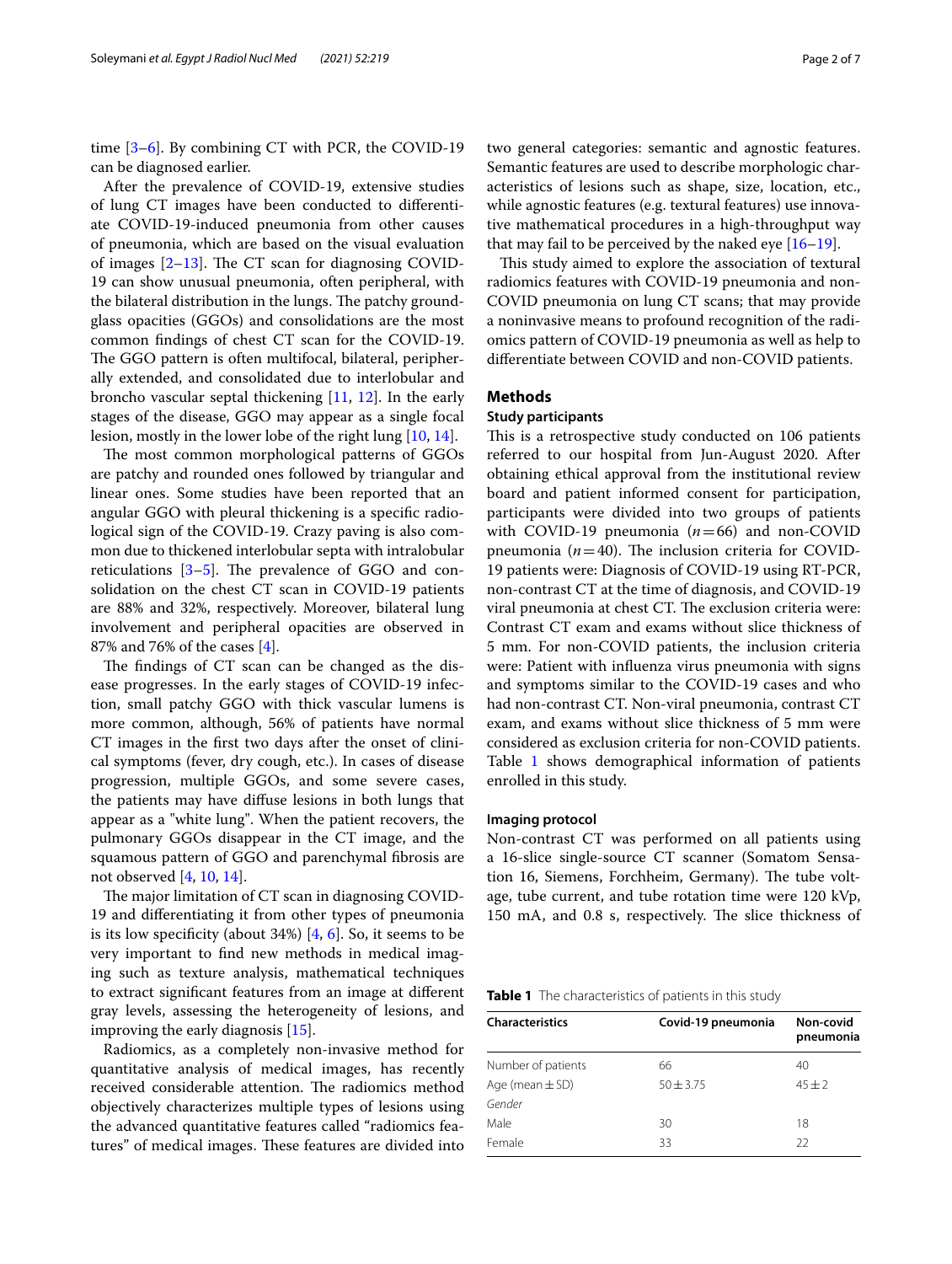each CT scan was 5 mm. The pitch was set at 1.5 and there was maximum inspiration breath-hold acquisition. The reconstruction matrix size was  $512 \times 512$  pixels.

## **Lesion segmentation**

To reduce the time of radiomics analysis, the region of interest (ROI) was manually localized inside a GGO on only one CT image slice by a radiologist with 10 years of experience in lung CT imaging who was unaware of the clinical results. One axial image among the chest CT images of each patient was selected and an ROI was drawn along the margin of the lesion (Fig. [1](#page-2-0)). In cases with multiple lesions, the lesion with a bigger size and/or higher density was chosen for ROI delineation.

## **Radiomics features**

Radiomics features provide quantitative information about medical images to assess various types of disorders. Textural features in this study were extracted from each ROI, as defined by Haralick et al.  $[20]$  $[20]$ . The texture is characterized by the spatial distribution of intensity levels in a neighborhood and evaluates the repeating pattern of local variations in image intensity. Eight gray-level cooccurrence matrices (GLCMs) including cluster shade, cluster tendency, contrast, correlation, dissimilarity, energy, entropy, and homogeneity were obtained for each lesion. A GLCM size of  $N_g \times N_g$  defines the second-order joint possibility function of an image region constrained by the mask and is defined as  $P\big(i^-,j|\delta,\theta\big)$ . The  $(i,j)$ th element of this matrix characterizes the number of times the combination of levels *i* and *j* occurs in two pixels in the image separated by a distance of  $\delta$  pixels along angle

θ. The distance  $δ$  from the center voxel is defined as the distance based on the infnity norm.

Four gray-level run-length matrices (GLRLM) including gray-level nonuniformity, long-run emphasis, runlength nonuniformity, and short-run emphasis were also obtained for each lesion. A GLRLM is defned as the length in the number of pixels, of successive pixels that have the same gray level value. In a GLRLM  $P(i, j | \delta, \theta)$ , the (*i*, *j*)th element defnes the number of runs with the gray level *i* and the length *j*, occurring in the image ROI along angle θ. All textural features were extracted from 128 bins in the intensity range of the whole image. The ROI extraction and radiomics feature calculations were performed in the S-IBEX, a free open-source radiomics software [\(https://github.com/abettinelli/SIBEX\\_Source](https://github.com/abettinelli/SIBEX_Source)) [[21\]](#page-6-13).

## **Statistical analysis**

To compare the diferences in textural features of patients with and without COVID-19 pneumonia, the Mann– Whitney *U* test was performed in SPSS v.26 software. *P*<0.05 was considered as the statistically signifcant level.

## **Results**

The average values and SD of the textural radiomics features are compared in Table [2.](#page-3-0) No statistically signifcant diferences were observed in cluster shade of GLCM and long-run emphasis, run-length nonuniformity, and shortrun emphasis of GLRLM between two groups (*P*>0.05). Figure [2](#page-4-0) shows the box and whisker plots of the radiomics feature values of two groups for *P*<0.05.



<span id="page-2-0"></span>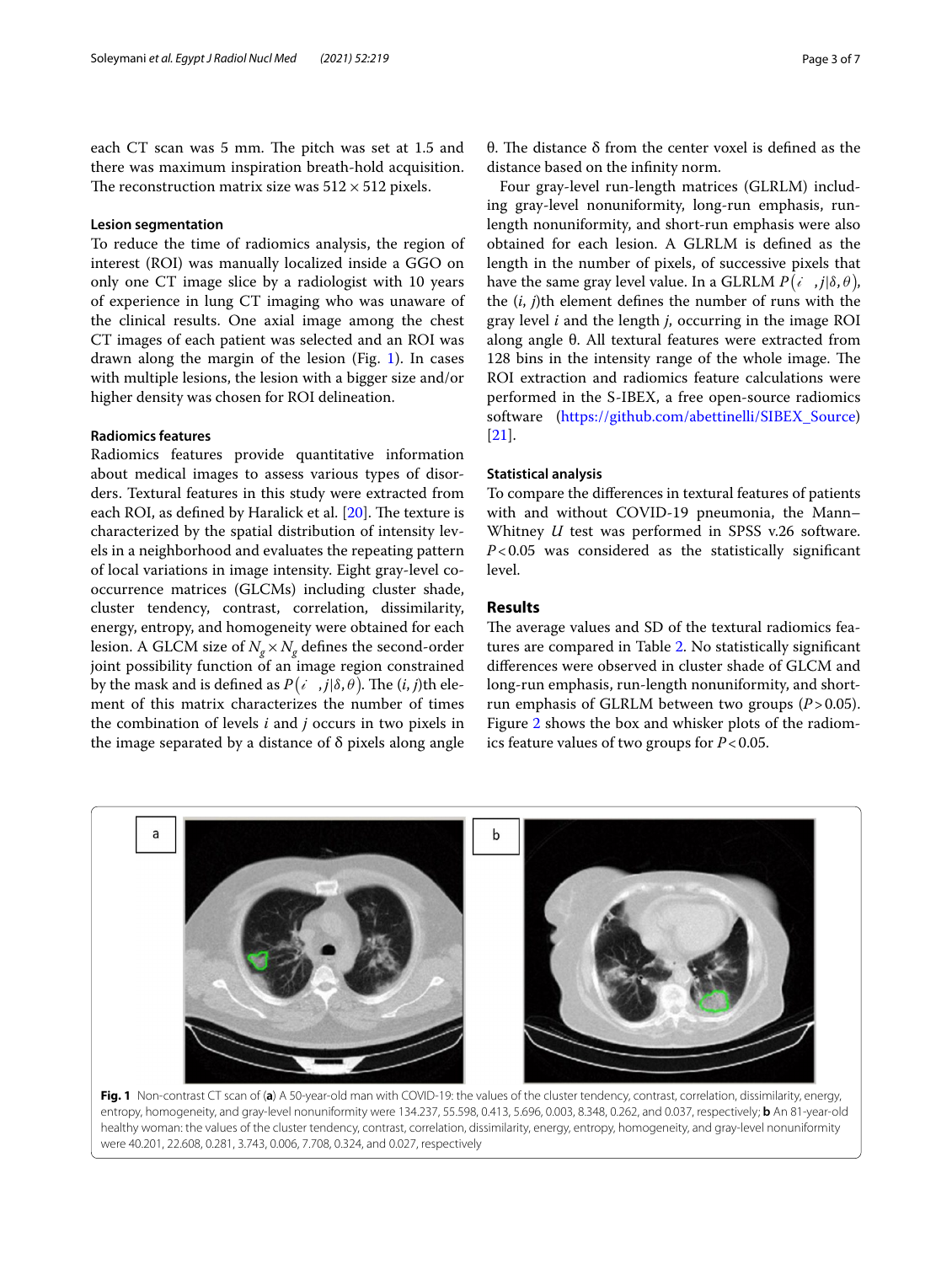| <b>Feature parameters</b> | Mean $\pm$ SD         | P value                |         |  |
|---------------------------|-----------------------|------------------------|---------|--|
|                           | COVID19 pneumonia     | Non-COVID19 pneumonia  |         |  |
| <b>GLCM</b>               |                       |                        |         |  |
| Cluster shade             | $-84.837 \pm 824.714$ | $-152.944 \pm 217.402$ | 0.545   |  |
| Cluster tendency          | $92.763 \pm 64.802$   | $45.132 \pm 36.703$    | < 0.001 |  |
| Contrast                  | $40.825 \pm 22.964$   | $29.391 \pm 22.267$    | 0.007   |  |
| Correlation               | $0.365 \pm 0.140$     | $0.180 \pm 0.154$      | < 0.001 |  |
| Dissimilarity             | $4.732 \pm 1.164$     | $3.982 \pm 1.407$      | 0.006   |  |
| Energy                    | $0.006 \pm 0.002$     | $0.015 \pm 0.018$      | < 0.001 |  |
| Entropy                   | $7.807 \pm 0.564$     | $6.922 \pm 0.721$      | < 0.001 |  |
| Homogeneity               | $0.299 \pm 0.039$     | $0.329 \pm 0.057$      | 0.009   |  |
| GLRLM                     |                       |                        |         |  |
| Graylevelnonuniformity    | $0.060 \pm 0.024$     | $0.052 \pm 0.024$      | < 0.001 |  |
| Long run emphasis         | $1.404 \pm 0.117$     | $1.392 \pm 0.128$      | 0.956   |  |
| Run-length nonuniformity  | $0.717 \pm 0.051$     | $0.728 \pm 0.066$      | 0.811   |  |
| Short-run emphasis        | $0.916 \pm 0.018$     | $0.920 \pm 0.022$      | 0.811   |  |

<span id="page-3-0"></span>

| Table 2 Feature parameters in association with COVID19 status |  |
|---------------------------------------------------------------|--|
|---------------------------------------------------------------|--|

For the GLCM features, cluster tendency, contrast, correlation, dissimilarity, energy, entropy, and homogeneity showed statistical signifcance between the two groups (*P*=<0.001, 0.007, <0.001, 0.006, <0.001, <0.001, 0.009).

The value of cluster tendency, contrast, correlation, dissimilarity, and entropy in the COVID-19 pneumonia group was signifcantly larger than those in the non-COVID pneumonia group (Table [2](#page-3-0); Fig. [2a](#page-4-0)–d, and f). On the contrary, the energy and homogeneity of the non-COVID pneumonia cases were larger than that of COVID-19 pneumonia (Table [2;](#page-3-0) Fig. [2e](#page-4-0), g).

In the four GLRLM parameters, only one feature, graylevel nonuniformity, indicated statistical signifcance in diferentiating the COVID-19 pneumonia from the non-COVID pneumonia patients (*P*<0.001). As shown in Table [2](#page-3-0) and Fig. [2](#page-4-0)h, the gray-level nonuniformity of the COVID-19 pneumonia cases tended to be larger than those of non-COVID pneumonia. There was no significant diference in long-run emphasis, run-length nonuniformity, and short-run emphasis between the two groups  $(P > 0.05)$ .

## **Discussion**

Chest CT scan can be used for rapid diagnosis of COVID-19 pneumonia. Considering the low specifcity of CT scan in the diagnosis of COVID-19 and diferentiating it from other types of pneumonia, this study aimed to extract specifc radiomics features from non-contrast CT scan images to investigate the ability of textural features in discrimination of COVID-19 pneumonia against other types of pneumonia. In CT radiomics analysis, the mathematical features of lesions are extracted by using

spatial parameters and mathematical algorithms to reveal the internal heterogeneity of tissues that cannot be recognized by naked eyes. The texture analysis is the method to evaluate the lesions with gray levels on the image [[16](#page-6-10), [22\]](#page-6-14).

Recently, there have been efforts to develop the quantitative analysis of CT images for accurate diagnosis of COVID-19. For example, Li et al. developed a fully automatic neural network to detect COVID-19 using chest CT scan and diferentiate it from community-acquired pneumonia and other lung diseases. The results of their study showed a high area under the receiver operating characteristic curve (AUC) of 0.95 [[23\]](#page-6-15). In another study by Bai et al., 521 patients with COVID-19 and 665 with no COVID-19 were evaluated. They used the EfficientNet-B4 deep neural network architecture, followed by a two-layer fully connected neural network. The final model of their study achieved an AUC of 0.95 [[24\]](#page-6-16). Wei et al. investigated the ability of textural features to identify the common and severe COVID-19 cases. Twenty signifcant textural radiomics features were selected in their study which showed good performance in discriminating common and severe COVID-19 cases  $(AUC > 0.70)$  [\[21\]](#page-6-13).

In our study, to reduce the time of radiomics analysis, as a very crucial issue during the COVID-19 pandemic, the ROI was manually localized in a pulmonary consolidation on only one CT image cut. A total of 12 textural features including 8 GLCMs and 4 GLRLMs were extracted to characterize each lesion. The results showed that the cluster tendency, contrast, correlation, dissimilarity, energy, entropy, homogeneity, and gray-level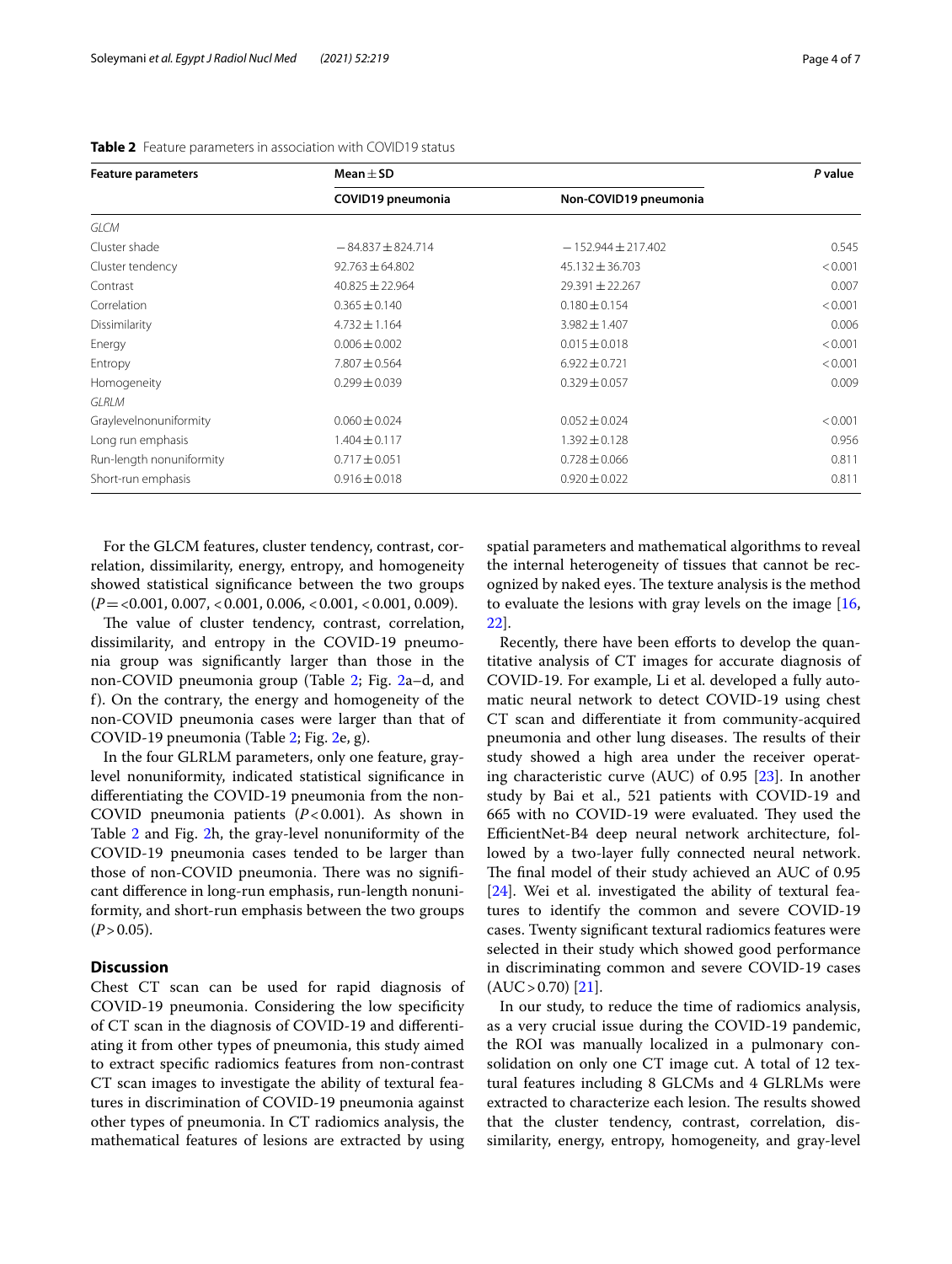<span id="page-4-0"></span>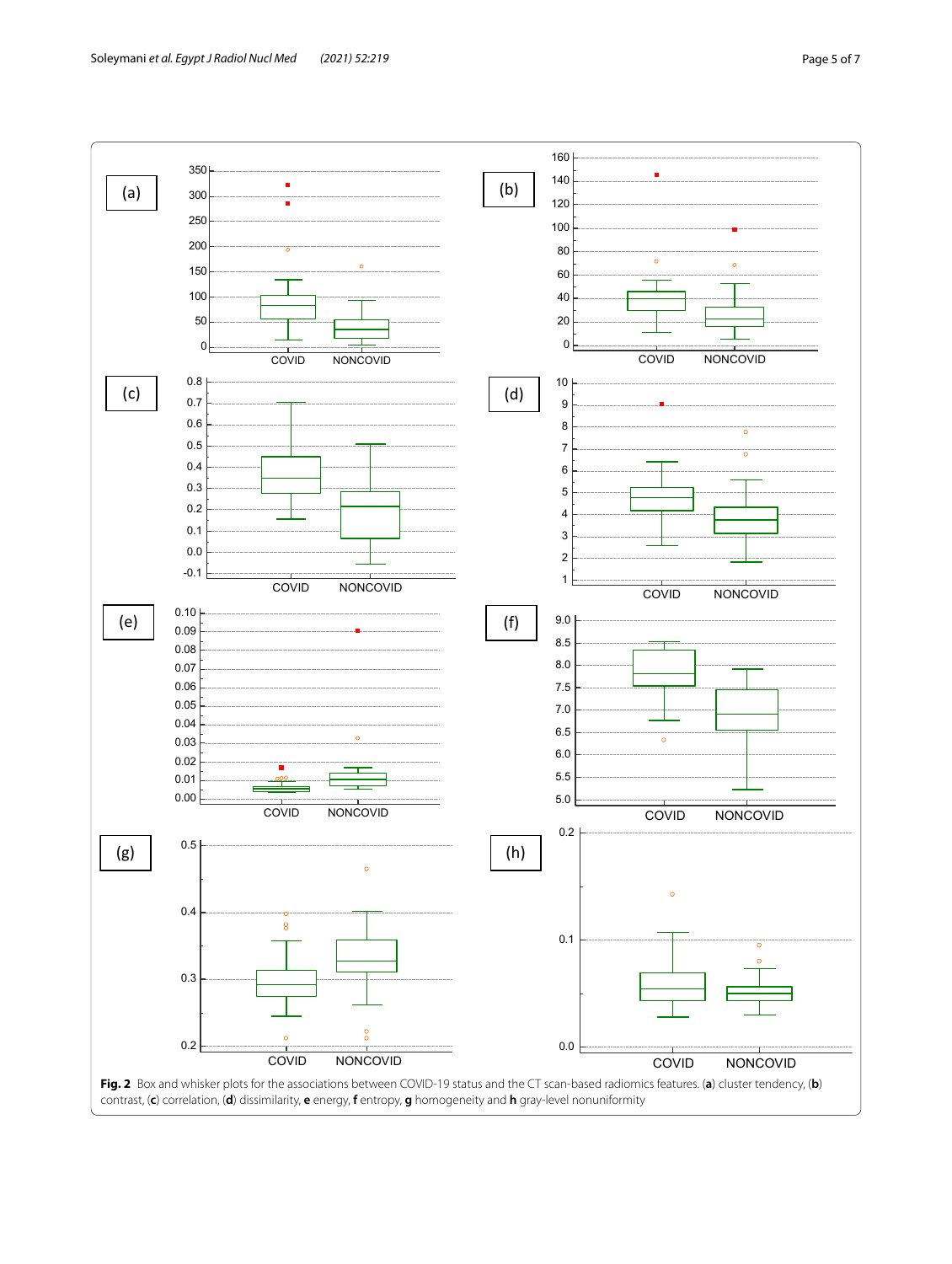nonuniformity were signifcantly associated with the COVID-19 status.

Cluster tendency is a measurement of groups of pixels with similar gray-level intensity values. It is clear in Fig. [2a](#page-4-0) that the values of the cluster tendency in the COVID-19 pneumonia group are much bigger than those in the non-COVID group.

The contrast feature measures the local intensity variations of the image matrix. Table [2](#page-3-0) and Fig. [2](#page-4-0)b indicate that the contrast value of the COVID-19 pneumonia lesions is higher than the other group. This implies a greater diference in intensity values among neighboring pixels in the COVID-19 pneumonia lesions.

As shown in Fig. [2c](#page-4-0), the COVID-19 pneumonia lesions have higher correlation values. The linear dependency of gray-level intensities to their respective pixels is measured by the correlation feature. The correlation is a value between 0 and 1. The 0 value indicates uncorrelated pixels and the 1 value indicates the maximum correlation between pixels.

Table [2](#page-3-0) indicates that the non-COVID pneumonia lesions were likely to show more homogeneity. This can be clarifed that non-COVID pneumonia lesions have more biologically proliferating, and therefore have more pixels with similar uptake that seems to be more homogenous.

Most of the extracted texture features were highly correlated with each other. A homogeneous lesion has higher energy and lower entropy compared to a heterogeneous lesion. The higher the heterogeneity of the lesion, the larger the texture entropy value. Entropy is a measure of the complexity (variability) of the image intensity values. The higher entropy of the COVID-19 pneumonia lesions may indicate that these images are more complex than the non-COVID pneumonia images. The contrast refects the local intensity variation of pixels that leads to image clarity. So, the high contrast means high clarity of the image. The existence of pairs with different intensity values is measured by the dissimilarity feature. The higher the occurrence of pairs with different values on the image matrix, the higher the dissimilarity and the lower the homogeneity of the lesion. Gray-level nonuniformity evaluates the variability of gray-level intensity values on the image matrix in specifc directions. A lower gray-level nonuniformity value indicates a higher homogeneity of the lesion.

Despite the encouraging results, there were some disadvantages in our study. Firstly, this study was retrospective and the sample size was small. It is recommended to use other study designs and a higher number of samples in future studies. Secondly, we used a 2D axial image slice to represent the whole area of the lesion. Texture analysis of 3D isotropic images may lead to better results.

Although, the 3D examination of the entire lesion is computationally more complex and time-consuming. Moreover, machine learning-based analyses were not conducted in this study. They can be used in further studies.

## **Conclusions**

Our study demonstrates the possibility of the use of textural radiomics features in diferentiating COVID-19 pneumonia and non-COVID pneumonia lesions in a completely non-invasive approach. Together, the representation of the extracted radiomics features indicated that the COVID-19 pneumonia lesions are more likely to be heterogeneous. Accurate diferentiation of COVID-19 pneumonia cases from other types of pneumonia can improve the ability to manage this pandemic.

#### **Abbreviations**

RT-PCR: Real time-polymerase chain reaction; CT: Computed tomography; GGO: Ground-glass opacity; AUC: Area under the receiver operating characteristic curve; ROI: Region of interest; GLCM: Gray-level co-occurrence matrix; GLRLM: Gray-level run-length matrix.

#### **Acknowledgements**

Not available.

#### **Authors' contributions**

All authors read and approved the fnal manuscript.

## **Availability data of supporting materials**

Not available.

#### **Declarations**

#### **Ethical approval and consent to participate** Not available.

**Consent for publication**

#### Not available.

#### **Competing interests**

The authors declare that they have no competing interests.

## **Author details**

<sup>1</sup> Medical Radiation Sciences Research Group, Tabriz University of Medical Sciences, Tabriz, Iran. <sup>2</sup> Department of Radiology, Faculty of Allied Medical Sciences, Tabriz University of Medical Sciences, 5166615739 Tabriz, Iran. <sup>3</sup>Department of Radiology, Faculty of Medicine, Imam Reza Hospital, Tabriz University of Medical Sciences, Tabriz, Iran. <sup>4</sup> Department of Radiology, Sina Hospital, Tabriz University of Medical Sciences, Tabriz, Iran. <sup>5</sup> Department of Medical Physics, Faculty of Medicine, Urmia University of Medical Sciences, Urmia, Iran.

#### Received: 7 January 2021 Accepted: 17 August 2021 Published online: 03 September 2021

## **References**

- <span id="page-5-0"></span>1. Perlman S (2020) Another decade, another coronavirus. N Engl J Med 382(8):760–762
- <span id="page-5-1"></span>2. Chen N, Zhou M, Dong X (2020) Epidemiological and clinical characteristics of 99 cases of 2019 novel coronavirus pneumonia in Wuhan, China: a descriptive study. Lancet 395:507